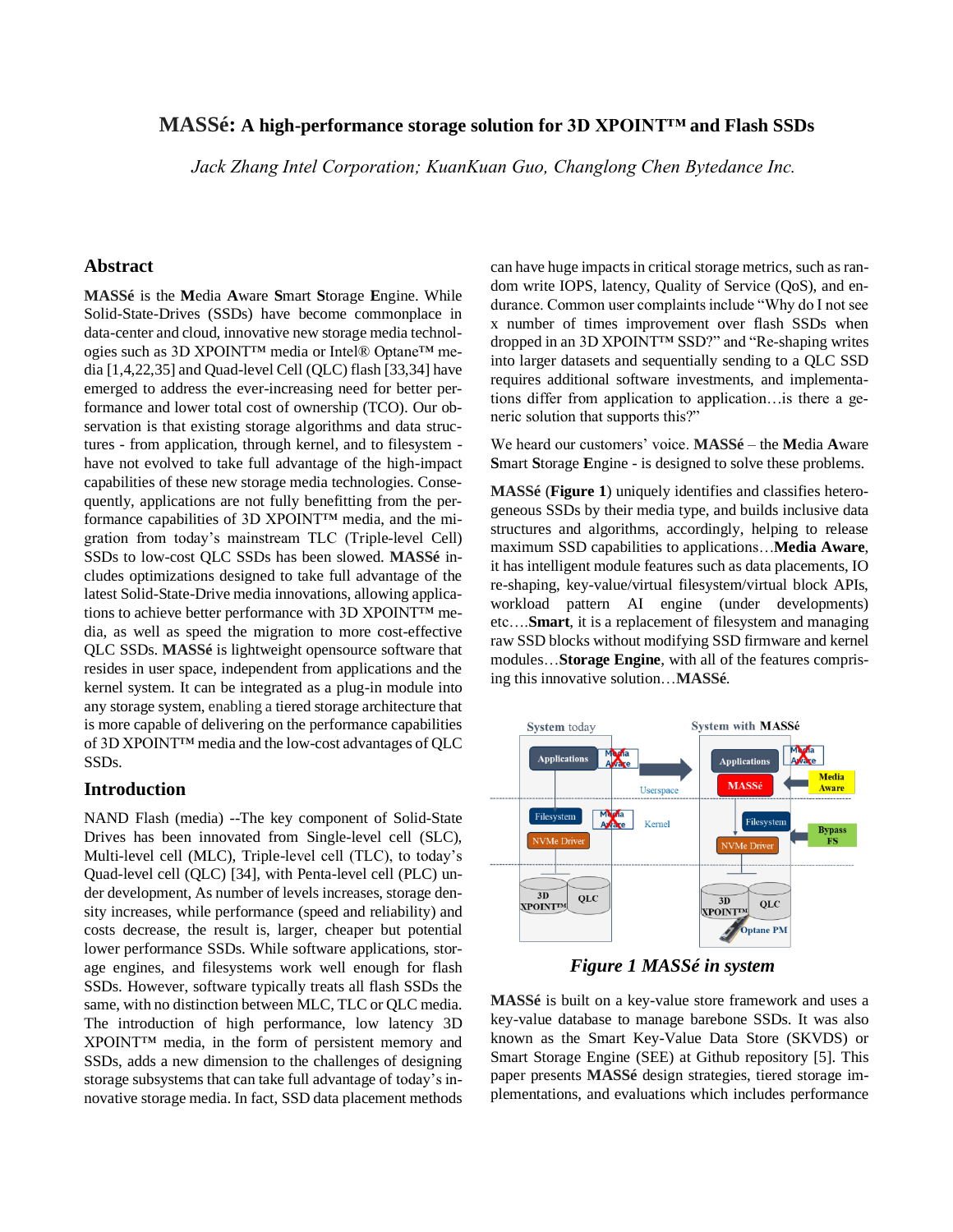matrices on different medias includes: QLC, TLC, 3D XPOINT™ SSDs and the tiered storage system of 3D XPOINT™ plus QLC or TLC SSDs. We also compare **MASSé** with the popular industry key value store **RocksDB** [7] as additional evidence to show that media-aware storage engine is required for new media technologies. Last, we will introduce our case studies at ByteDance Ltd, and we demonstrate **MASSé** replacing EXT4 filesystem at an application called TerarkDB.

## **2 Design implementations**

There is much research available [6,9,10,16] for understanding how flash SSD works, as well as SSD optimization strategies [8,13,14,15], such as, no random writes, sequential large block size writes, 4KB block size alignments, separate read and write operations, balance workloads, reduce the number of threads for better latency, reduce IO path and lockless, reduce write pressure for better tail latency, and more.

Generally speaking, they are good guidelines for optimizing storage media through the TLC SSD generation, but not enough for QLC SSDs, and some of these guidelines are completely wrong for 3D XPOINT™ SSD.

## **2.1. MASSé design guidance**

It is important to understand certain media characteristics:

3D XPOINT™:

- 1. Media is write-in-place, no garbage collection needed.
- 2. Media has low access latency
- 3. Media has much higher endurance, most applications will not encounter media wear-out
- 4. Media offers same bandwidth on both random write and sequential writes, where sequential bandwidth is 2200MB/s, equal to random write bandwidth which is 550K IOPS on 4KB block size  $=$  550K x  $4K = 2200MB/s$  datasheet [32].
- 5. Writes and reads are handled by hardware, no firmware involved
- 6. Distribution of hot spot avoids data migration by firmware.

#### QLC Flash:

- 1. Media is erase-before-program, need perform garbage collection
- 2. Media is subject to much low endurance, and delivers reduced write performance
- 3. Media requires larger than traditional 4KB IU table, 16KB/64KB.
- 4. Bandwidth for sequential write operations is much higher than for random write, where sequential bandwidth is 1600MB/s, random write bandwidth

on 4KB size is 11K IOPS  $x$  4K = 440MB/s, see datasheet [31]

5. Media is subject to high latency and unpredictable QoS on read when there are intensive writes. This is common to any NAND flash SSDs, but QLC even worse.

Then we define our **MASSé** design rules accordingly:

- 1. **3D XPOINT™ SSD**: do write-in-place, keeping frequently update data on these SSDs. Do not prioritize sequential writes, and avoid datasets less than 4K sequential writes, avoiding hotspots.
- 2. **QLC SSD**: Use large datasets (16KB/64KB) append writes to QLC by **single** writer in asynchronous mode
- 3. Plus, implement all strategies developed/understood for TLC SSD.

#### **3D XPOINT™ SSD** + **QLC SSD** tiered storage strategies:

- 1. **MASSé** uses 3D XPOINT™ SSD as a write pad on write path only due to cost sensitivity.
- 2. Persist small datasets to 3D XPOINT™ SSD and Merge them to large datasets in memory before sequentially flushing to QLC SSD.
- 3. Garbage collection (GC) uses 3D XPOINT™ SSD as GC write pad to temporarily hold valid data read from QLC SSD.
- 4. Read directly from QLC SSD, no read cache is needed.

### **2.2.Architecture**

**MASSé** includes lightweight software components, shown in **Figure 2**, in order to minimize CPU and memory overheads. Unlike OpenChannel [2,21,23] and Zone Namespace Storage (ZNS) SSDs [3,29], **MASSé** uses the standard NVMe driver, with no requirements for special SSD firmware.



 *Figure 2 Architecture*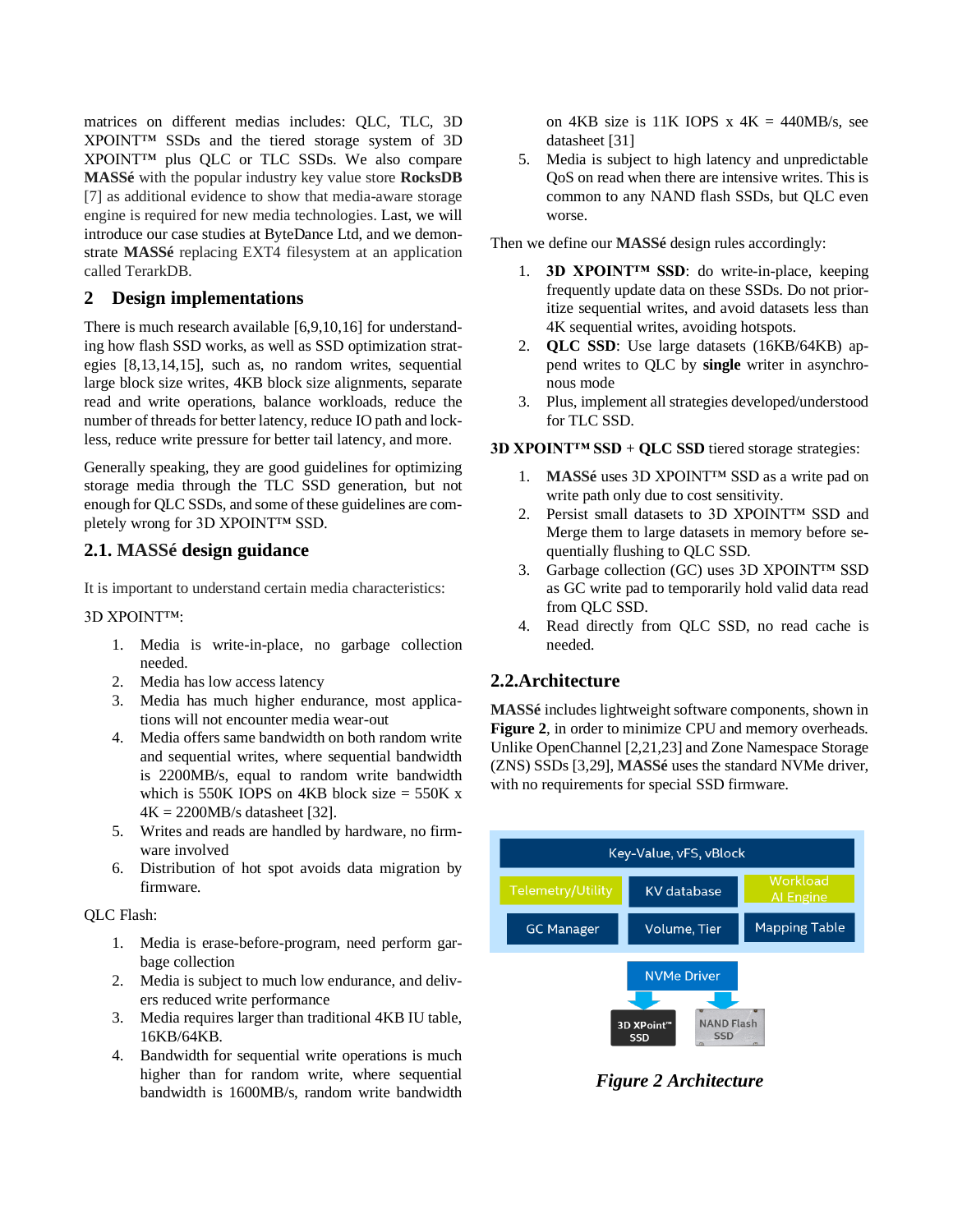

 *Figure 3 Tiered Storage System*

Also, since **MASSé** is a user space software, it has no overheads on Linux kernel complexity and distro compatibility that other kernel-based design [17] has, and it is more efficient and flexible to integrate with applications.

The foundation is built on key-value or object store, plus basic virtual File and virtual Block APIs. The key components are hash-based mapping table in memory, volume and tier manager, garbage collection manager, and key-value database. We are also a developing utility with a telemetry component, which will help on-line SSD debug, performance analysis etc., as well as workload AI engine for IO patterns training and inference. However, as these topics are out-ofscope for this paper, we will discuss in a future.

### **2.3.Data Layout**

As **Figure 3** shown, the data are placed among DRAM, **Fast** tier-3D XPOINT™ SSD, and **Capacity** tier-QLC SSD. DRAM stores hash mapping table, 3D XPOINT™ SSD stores engine metadata and temp data, QLC SSD stores all data.

We use "Segment" to hold both metadata and key-value data, the default segment size for 3D XPOINT™ SSD is 8KB, QLC is 256KB, they can be re-configured on-fly. For the capacity layer data layout shown in **Figure 4**,we divide capacity layer by number of Logic Band (LBand). This equates to the usable capacity/LBand size. The LBand size is configurable and corelated to SSD erase band, and each LBand has multiple segments pointed by header and tail pointer. New segment is always appended to tail, the garbage collection (GC) starts from header for valid data relocations, each time ONLY one LBand is open for write, but it allows multiple LBand to be opened for GC and read, and the number of reserved LBands is configured based on balance of performance and cost considerations.



## *Figure 4 Capacity-tier Data Layout*

Under these data placements, and data flow algorithm shown in **Figure 5**, the Write Amplification Factor (WAF) of QLC SSD is close to 1, this means NO garbage collection or less data reloaction happens inside QLC SSD. Several immediate benefits are apparent: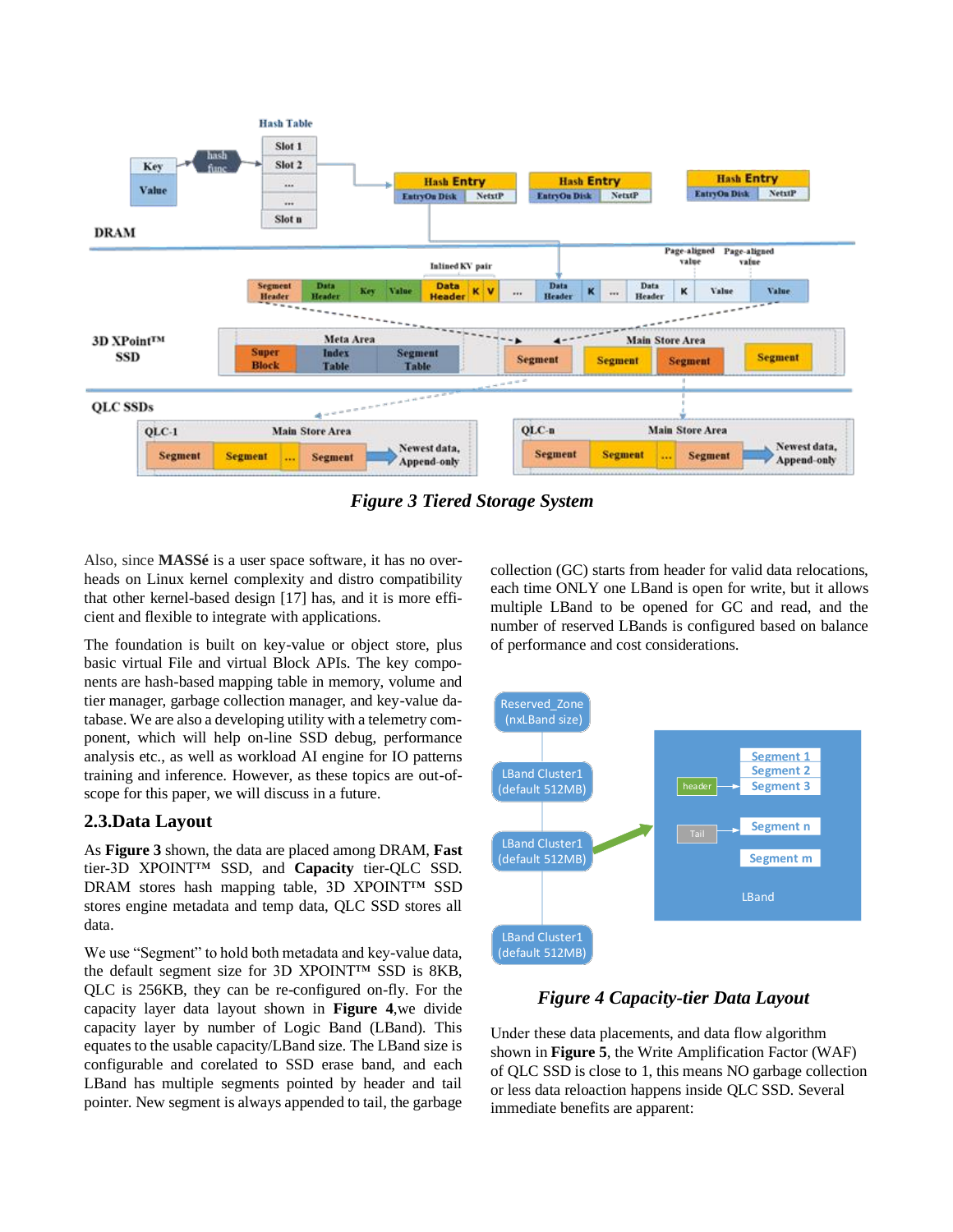- 1. Improved IO performance
- 2. Predictable read latency and QoS
- 3. SSD DRAM size reduction by using larger indirection table, demonstrating the impact of large capacity QLC SSDs.
- 4. Reduced controller and firmware complexities.
- 5. Potentially reducing SSD cost by reducing SSD spare space requirements.

## **2.4.Data Flow**

**Figure 5** shows a data placement algorithm for tiered storage, where 3D XPOINT™ SSD is used as write pad and QLC SSD as data storage. Small datasets are first written to fast tier 3D XPOINT™ SSDs while merging in DRAM, and as soon as data is persisted, it completes the write operation. When merging data in DRAM reaches a defined size (default is 256KB), they are flushed to QLC SSD by asynchronous single thread, guaranteeing the sequential write operation. Garbage collection is only on QLC SSD and is triggered by thresholds based on pre-defined and on-fly calculations. GC operation includes reading valid data from QLC, persisting to fast tier (GC is done after persistent), and merging in DRAM along with the host write data.



## *Figure 5 Write Flow*

Data retravel is simple, **MASSé** finds key entry in mapping table that contains data physical address, read data from either 3D XPOINT™ SSD or QLC SSD.

```
Insert(K, V) //K is not present in the DB
d<-CalculateDigest(K) //Calculate Digest 
s<-KeySlice(d) //2 Bytes from Digest 
//allocate free space in Fast Tier
new_seg_num<-FindEmptySegmentInFT()
Loc<-WriteKVToFT(K, V, new_seg_num)
```
//KV Location points to Fast Tier UpdateKVLocationInHashTable(s, Loc) return

### **Get(K)**

d<-CalculateDigest(K) //Calculate Digest s<-KeySlice(d) //2 Bytes from Digest Loc<-SearchForKeyInHashTable(s) If(key-found)  $If(Loc=FT)$  V<-ReadKVFromFT(K, V, Loc) return V else V<-ReadKVFromMT(K, V, Loc) Return V else return not-found

### **Delete(K)**

d<-CalculateDigest(K) //Calculate Digest s<-KeySlice(d) //2 Bytes from Digest Loc<-SearchForKeyInHashTable(s) If(key-found) DeleteKeyFromHashTable(s) MarkDiskLocationInvalid (Loc) return else return not-found

//merge small k-v, flush to capacity tier QLC **CapacityTierMergeWrite(K, V, d)**  // check if the current segment buffer can accommodate this KV pair if(CheckFreeSpace(segbuffer, K, V)) AddKVToSegmentBuffer(segbuffer, K, V) else

 new\_seg\_num<-FindEmptySegmentInCapaci $tyT()$ 

Loc<-WriteSegmentBufferToMT(segbuffer,

new\_seg\_num)

for K in seg

s<-KeySlice(d) //2 Bytes from Digest

UpdateKVLocationInHashTable(K, d, Loc)

//KV Location points to MT segbuffer<-CreateEmptySegmentBuffer() AddKVToSegmentBuffer(segbuffer, K, V)

## *Table 1 Data Flow Algorithms*

# **2.5.In-Memory Mapping Table**

The mapping table is maintained in memory using a hash data structure. The digest is computed by RIPEMD-160 [26], and we use simplified and complex entries to reduce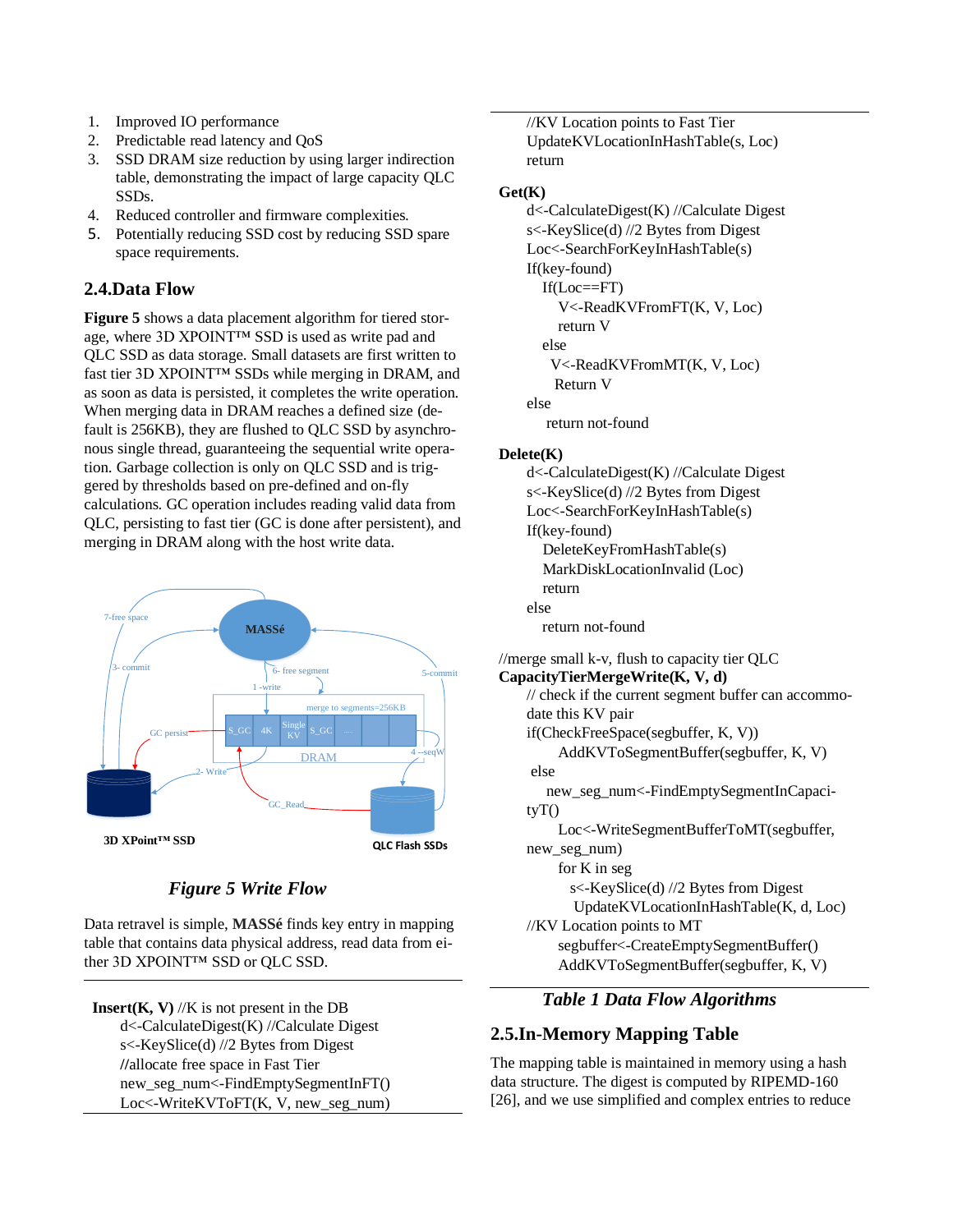total table size as well as solving collision issues. The simplified entry uses two-byte key slices of digest, the complex has complete 20-byte digest.

The design is as follows, but first this assumption: two distinct keys K1 and K2 have same hash value  $h(K1) = h(k2)$ , and if so, the key slices  $S(h(K1))$  and  $S(h(k2))$  are different. These are the simplified entries shown in **Figure 6**, then we relax this assumption to allow the key-slices to collide as well, the full digest complex entry is used, the result is about ~15GB memory per 1 billion entries. The detailed calculation is:



#### *Figure 6 Simplified Entry Structure*

- a) # of random KV entries  $= 10^9$
- b) # of hash-slots =  $2^{25}$
- c) If the keys have perfect distribution across hash-table slots and no key-slice collisions, there are no additional entries required: 15-bytes  $x1B = 15$  GB.
- d) However, expected number of such dual-collisions for m buckets and n inserts [27] is:

$$
expected\ collisions = n - m \left(1 - \left(\frac{m-1}{m}\right)^n\right)
$$

e)  $m =$  number of different bin-ids that a KV pair can have (the bin-ids for two KV pairs must be the same to be considered a collision)

> $= 2^{number of bits per key-slice}$  $= 2^{16}$  in our case

f) n is average number of KV entries placed in a hash-table slot = total number of KV entries in the DB divided by number of hashslots  $= 10^9/2^{25}$  in our case, n $\approx$  = 30, applying the formula above, the expected dual-collisions per slot are ~0.00655 (!), and therefore the total number

of dual-collisions for the entire hash-table are  $2^{25*}0.00655 \approx 220$ k.

- g) Whenever a dual-collision happens, the complex entry ~48B. This adds  $48B * 220k \approx 10 MB$ .
- h) The total expected structure size for the proposed approach is therefore  $15$  GB + 10 MB = 15.01 GB, compared to the baseline  $48GB...$  i.e.,  $\sim 3x$ improvement.

The two-level index mapping table similar to design [30] is currently under developments for additional reducing table size while keeping less effects on performance.

#### **2.6. Garbage Collection (GC)**

No GC is required for 3D XPOINT™ SSDs in the fast tier, however, since we append sequential writes to QLC SSD in the capacity tier, we need to relocate valid data and free up space in the capacity tier. The basic operation shows in **Figure 5**, Segment Status Table (SST) is used to record segment space states for GC operations, **UseState** has free, used or reserved, **FreeSize** records free space remaining in the segment, and **DeathSize** records invalid key-value size in the segment. When a key-value is deleted or updated, the KV stored in previous segment is marked as invalid. Also, the LBand header keeps the KV invalidity statistics data. GC manager picks up most invalidity band for data relocations.

In general, GC is triggered by number of free Lbands left, however, in order to gain most efficient GC, we added intelligent algorithms, which separate GC threads by read, merge and write. The GC manager dynamically adjusts the number of GC threads by invalidity data, free Lbands, write intensity etc... As described in the previous chapter, fast tier is used as a GC write pad, similar to host write pad. After GC data persist to fast tier, the space can be reclaimed before actual data written back to capacity tier. This expediates the space freeing process.

#### **2.7.Power Loss Imminent**

Because our mapping table is in memory, Power Loss Imminent (PLI) is a must to have for data integrity. Per the previous description of data placement architecture, it already has recovery mechanism for unexpected power loss, because the meta data (hash entry) are persisted along with KV to capacity drive, so the mapping table can be re-built by reading these meta data back. However, this process can take a very long time for large capacity drives. For example, an 8TB QLC drive with 1GB/s read bandwidth will require more than 2 hours for recovery. This may not be acceptable for some applications. Therefore, we implement a simple algorithm to solve this, using the same segment concept to merge, update, and persist latest hash entries in fast tier, hash segment shown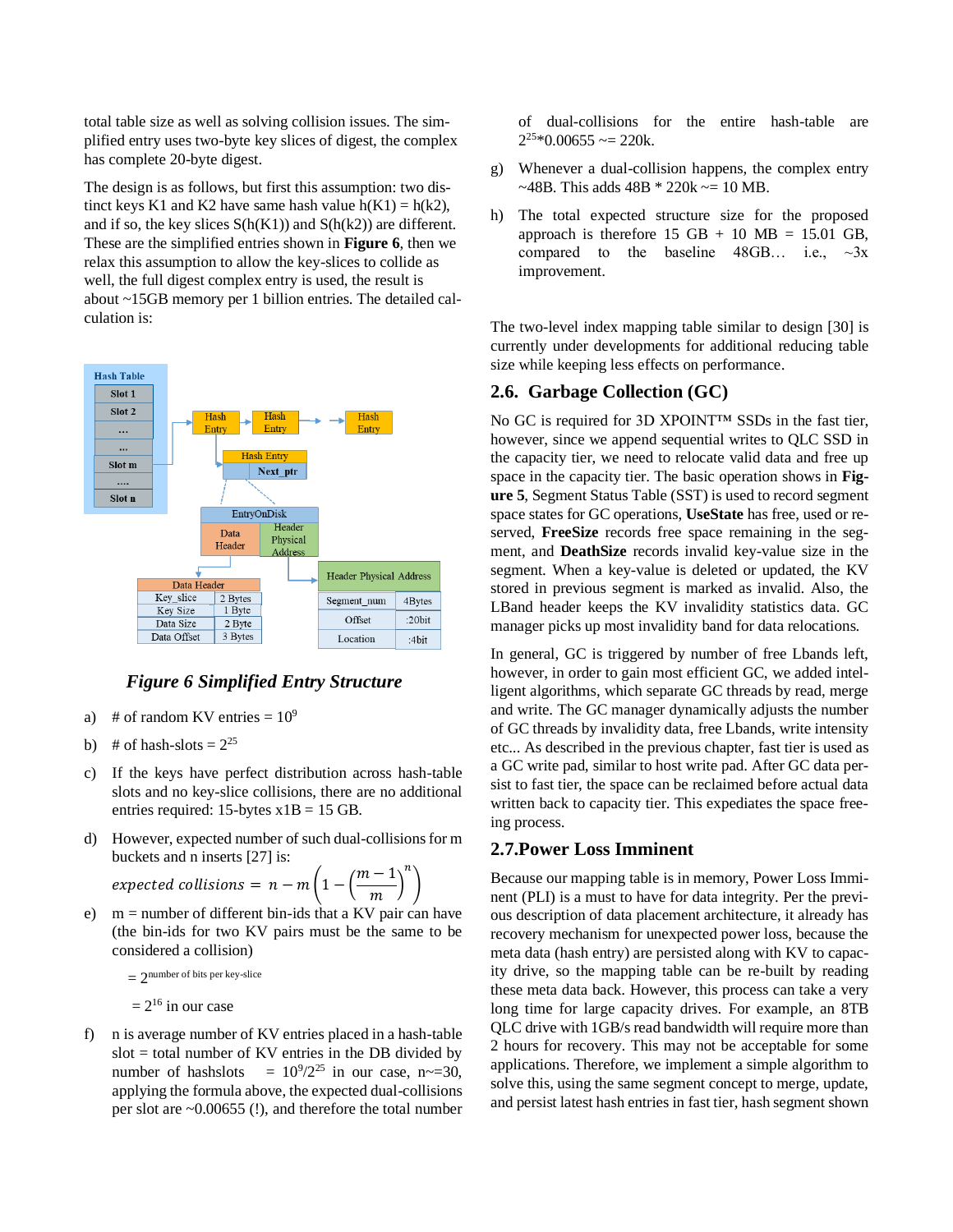in **Figure 7** is aligned to 4KB size for performance, merging multi hash entries and persisting them to fast tier index hash table area. Our test shows the worst case for above 8TB recovery is less than 200 seconds, a dramatically improved system recovery time.



## *Figure 7 Hash Entry Segment*

## **2.8. Other APIs**

Besides most demanded application-friendly [19] key-value APIs, **MASSé** also developed virtual file and virtual block APIs.

# **2.8.1. Virtual File**

Virtual File (vFile) is an abstraction of POSIX filesystem, the purpose is to replace **non** media aware filesystem by **MASSé** so the applications that rely on filesystem can also get performance benefits. In general, vFile translates IO related system calls to key-value APIs and re-defines file and directory data structures be compliant to POSIX filesystem.

we evaluate other user space filesystem [18,28] from architecture and performance perspectives, we believe the advantages of media aware in vFile-**MASSé** lead to better performance especially with tiered storage 3D XPOINT™ SSD plus QLC SSD.

# **2.8.2. Virtual Block**

**MASSé** can also be presented as a virtual block device:  $/$ dev/virtualnvmeXn1, where  $-X$  is the virtual device number. It represents **Fast** tier (/dev/nvemYn1) and **Capacity** tier(/dev/nvmeZn1), and the application can manage it as raw device and still get benefits from **MASSé'**s efficient media aware management. We tested this option by using Flexible IO synthetic benchmark, observing no overheads on this virtual block APIs.

# **3 Case Study – ByteDance's TerarkDB**

TerarkDB is a replacement of RocksDB with better compaction strategies and better compression, which delivers optimized read/write amplifications and tail latency, TerarkDB has been deployed in ByteDance's products such as NewSQL, MyRocks, ABase databases etc.,

The **MASSé** with vFile, showed in **Figure 8**, is a replacement of EX4 filesystem currently used by TerarkDB, the early tests (in next chapter) show TerarkDB with **MASSé** have much better performance than with EXT4.



 *Figure 8 TerarkDB+ MASSé*

**Table 2** shows basic vFile IO translations from file system calls to KV APIs.

**MASSé \_pwrite**(int fd, const void \*buf, size\_t count, off\_t offset)

 uint32\_t write\_blocks uint64 t bytes written char K[key\_count + 1]

 K[], write\_blocks = ConvertToKeyArray() while(write\_blocks  $> 0$ ) { db->Insert(KV) write\_blocks-- } return bytes\_written;

**MASSé** pread(int fd, void \*buf, size t count, off t offset)

 uint32\_t read\_blocks uint64 t bytes read char K[key\_count + 1]

K $[$ ], read blocks = ConvertToKeyArray $()$ while(read\_blocks  $> 0$ ) {  $db$ ->Get $(K)$ ; read\_blocks-- } return bytes\_read

# *Table 2 File Read/Write to KV Read/Write*

We continue deep dive in this subject, the research interests include build standard abstract filesystem, support all POSIX filesystem IO operations, support multi-namespace etc.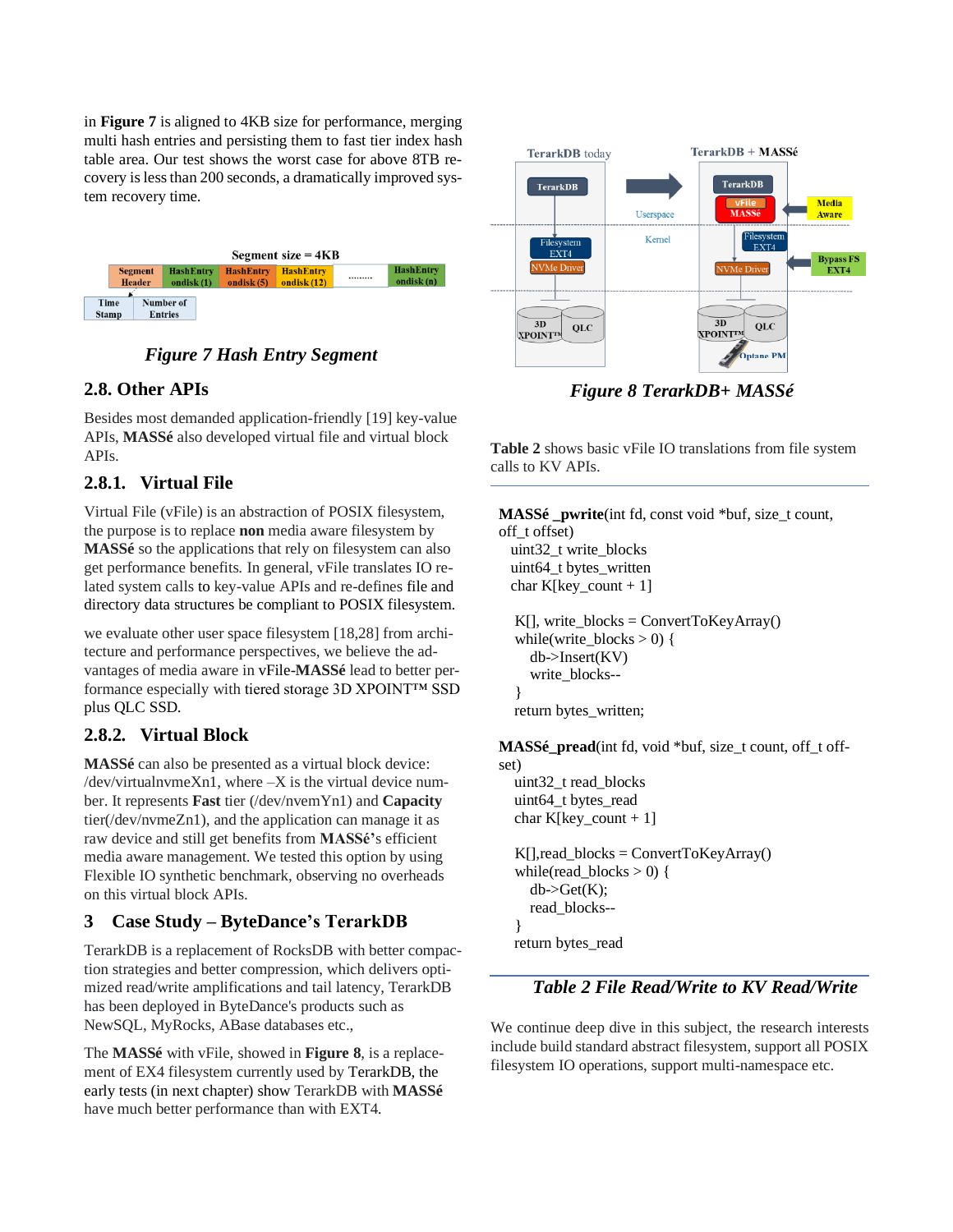## **4 Evaluation**

We have following evaluations to prove **MASSé** is an effective and efficient storage solution for heterogeneous SSDs:

- 1. Compare performance on media aware engine (MASSé ) vs media un-aware engine (RocksDB)
- 2. Demonstrate performance efficiency on SSD with different media under MASSé
- 3. Compare Bytedance's TerarkDB performance with MASSé vs with Filesystem EXT4.

### **4.1.Test configurations**

| <b>CPU</b>                             | Intel(R) $Xeon(R)$ Gold 6142M<br>CPU @ 2.60GHz                                                                                           |  |
|----------------------------------------|------------------------------------------------------------------------------------------------------------------------------------------|--|
| Memory                                 | 384GB                                                                                                                                    |  |
| Storage                                | 3D XPOINT™ SSD:<br>Intel Optane™ P4800X 375GB U.2<br><b>QLC SSD:</b><br>Intel P4320 7.68TB U.2<br><b>TLC SSD:</b><br>Intel P4510 8TB U.2 |  |
| <b>Table 3 Hardware Configurations</b> |                                                                                                                                          |  |

## **4.2.MASSé vs RocksDB**

In this evaluation, we want to show:

- 1. Performance delta between 3D XPOINT™ SSD and TLC flash SSD under RocksDB.
- 2. Performance gains **MASSé** over RocksDB under same media 3D XPOINT™ SSD.

The workload is abstracted from on-line index search and simulated and tested by db\_bench.

| workloads | Key= $23B$ , Value= $100B$<br>readrandomwriterandom 50/50<br>1Billion entries |
|-----------|-------------------------------------------------------------------------------|
|-----------|-------------------------------------------------------------------------------|

#### *Table 4 Simulation Workload*

OP/Second shown in **Figure 9**, under Rocksdb, there is only an 11% improvement 3D XPOINT™ SSD over TLC flash SSD, while there is a 57% gain when **MASSé** replaces Rocksdb.



# *Figure 9 OP/S*

Average latency shown in **Figure 10**, under Rocksdb, there is a 91% improvement when using high performance 3D XPOINT™ SSD to replace TLC flash SSD, increasing to a 1200% gain when replacing non-media aware Rocksdb with media aware **MASSé**



# *Figure 10 Read Average Latency*



# *Figure 11 Read QoS*

QoS shown in **Figure 11**, on 99% latency, under Rocksdb, there is no improvements when using high performance 3D XPOINT™ SSD to replace TLC flash SSD, however, there are 5700% gains when replacing Rocksdb with **MASSé.**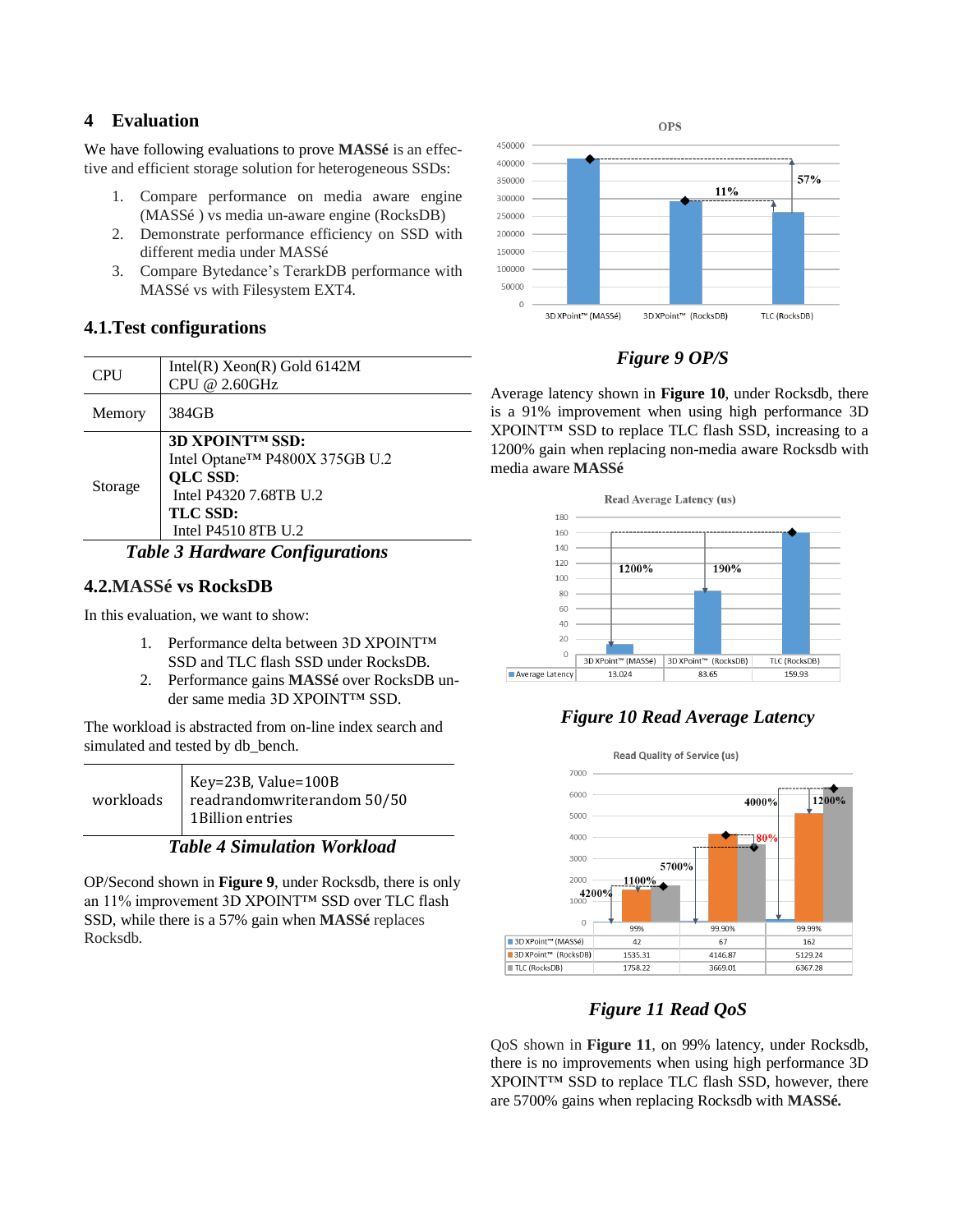The conclusion is, **MASSé** releases 3D XPOINT™ SSD performance capabilities and delivers its actual value to applications.

#### **4.3.MASSé on heterogeneous media**

To further prove MASSé is an effective solution, we evaluated performance on different configurations, QLC SSD, TLC SSD, tiered storage on 3D XPOINT™ plus QLC and 3D XPOINT™ plus TLC SSD as well as 3D XPOINT™ SSD.

db\_bench workloads:

| workloads | Key=16B, Value=4096B<br>readrandomwriterandom 50/50<br>1Billion entries |
|-----------|-------------------------------------------------------------------------|
|-----------|-------------------------------------------------------------------------|

 *Table 5 Typical workload*

Bandwidth shown in **Figure 12**, from QLC SSD at 471MB/s to 3D XPOINT™ SSD at 1291MB/s. High performance media gives you higher bandwidth, as you can see, where tiered storage 3D XPOINT<sup>TM</sup> + QLC SSD is better than TLC SSD. The 3D XPOINT<sup>IM</sup> SSD is  $~5\%$  of storage capacity, this means when evaluating the cost delta between 3D XPOINT™ SSD vs TLC and TLC vs QLC, you may not only achieve performance gains but also reduce TCO cost.



### *Figure 12 Bandwidth*

Read latency and QoS in **Figure 13**: similar trending as bandwidth, where the high-performance media gives lower latency and improved QoS. As you see, **MASSé** is able to limit two 9 and three 9 latency under 1ms, which is almost impossible for flash SSDs under mix random read and write workloads. NAND latencies are typically unpredictable due to inside garbage collections. **MASSé** can better control QoS by only sequentially writing to flash SSDs. Since no GC or data relocation inside the NAND SSD is triggered, QoS is predictable and controlled.



 *Figure 13 Read Latency and QoS*

Write latency and QoS in **Figure 14**: Tiered storage 3D XPOINT™ plus QLC SSD or TLC SSD shows multiple times better QoS than without 3D XPOINT™ SSD. This is important when using QLC SSD because 1) QLC has much lower write performance 2) as the capacity of QLC SSD becomes larger, the indirection table gets bigger (from 4KB to 16KB/64KB), which requires a larger write buffer to merge small datasets. These will introduce much higher write QoS or tail latency if not properly handled and using 3D XPOINT™ SSD to persist these small datasets dramatically improves write QoS.



# *Figure 14 Write Latency and QoS*

## **4.4.TerarkDB: MASSé vs EXT4**

In addition to above tests on key-value, we extended our evaluations to ByteDance's production software TerarkDB. TerarkDB has been used and deployed in many on-line services, this allows us to further approve **MASSé** bringing media capabilities to applications, this evaluation compares TerarkDB performance with EXT4 vs with **MASSé.**

We run db bench workloads on the same 3D XPOINT™ SSD twice, one test uses EXT4, the other one uses **MASSé.**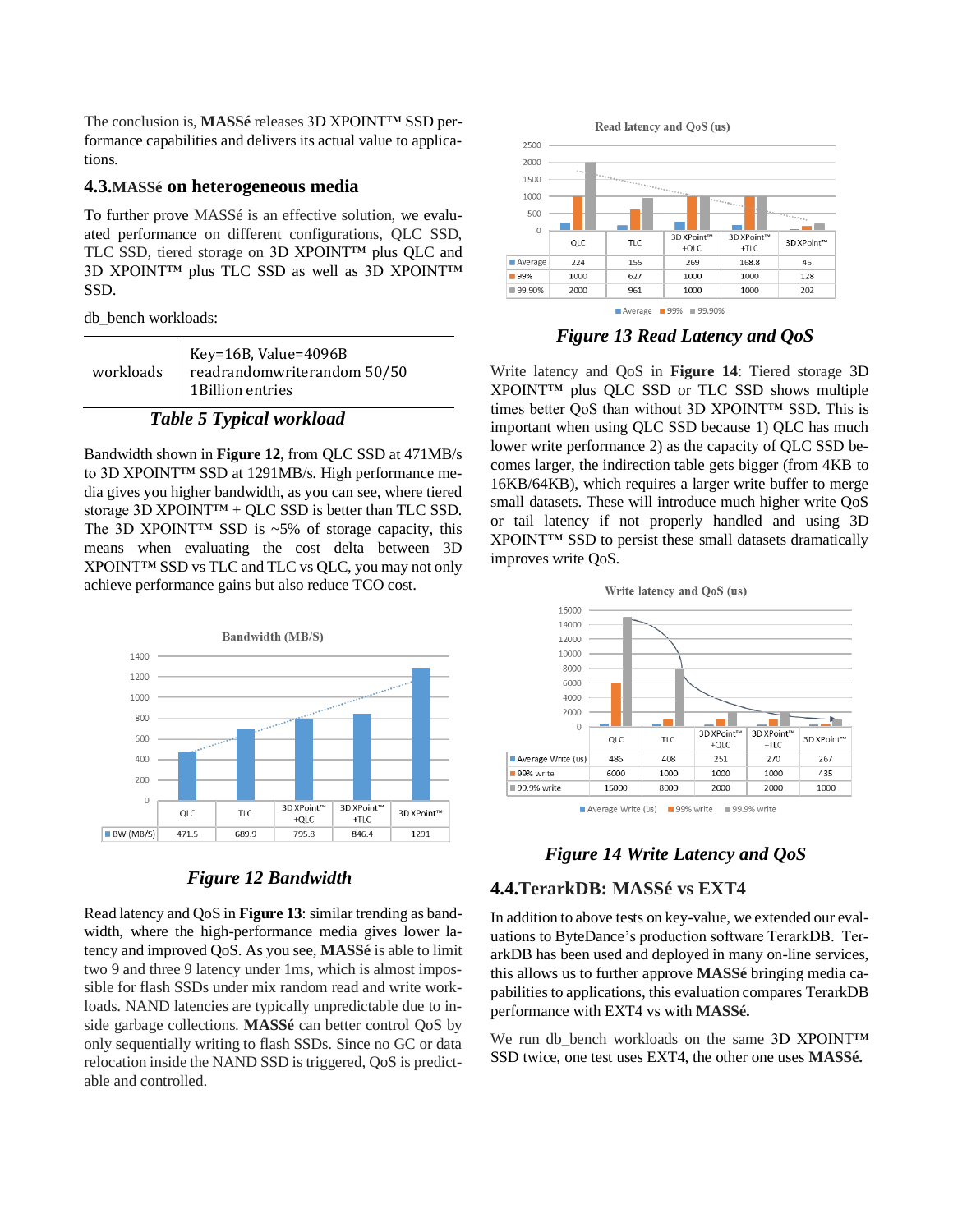

 *Table 6 TerarkDB Workloads*



 *Figure 15 OP/S*

**MASSé** is ~2.5 times better than EXT4 on OPS shown in **Figure 15**, and  $\sim$ 2-3 times better than EXT4 on average read latency and QoS shown in **Figure 16**.



 *Figure 16 Latency and QoS*

### **5 Conclusions**

The **M**edia **A**ware **S**mart **S**torage **E**ngine – **MASSé**, is a highperformance and effective storage solution that releases the maximum power of heterogeneous SSD media. It is an inclusive design that reduces application burdens and encourages investments in new storage technologies. By making the combination of 3D XPOINT™ SSDs and QLC SSDs more effective, **MASSé** meets the growing demands of cloud and datacenter to improve performance while reducing cost.

**MASSé** is still in early design. Future activities include **MASSé** integration into customers' applications and production qualifications, as well as performance improvements and key-value store feature enhancements, such as workload AI engine, telemetry, two-level mapping table optimization, and more. As **MASSé** migrates to the opensource community, we expect **MASSé** to become a more popular storage engine which will play a critical role in optimizing the effectiveness of new media storage technologies.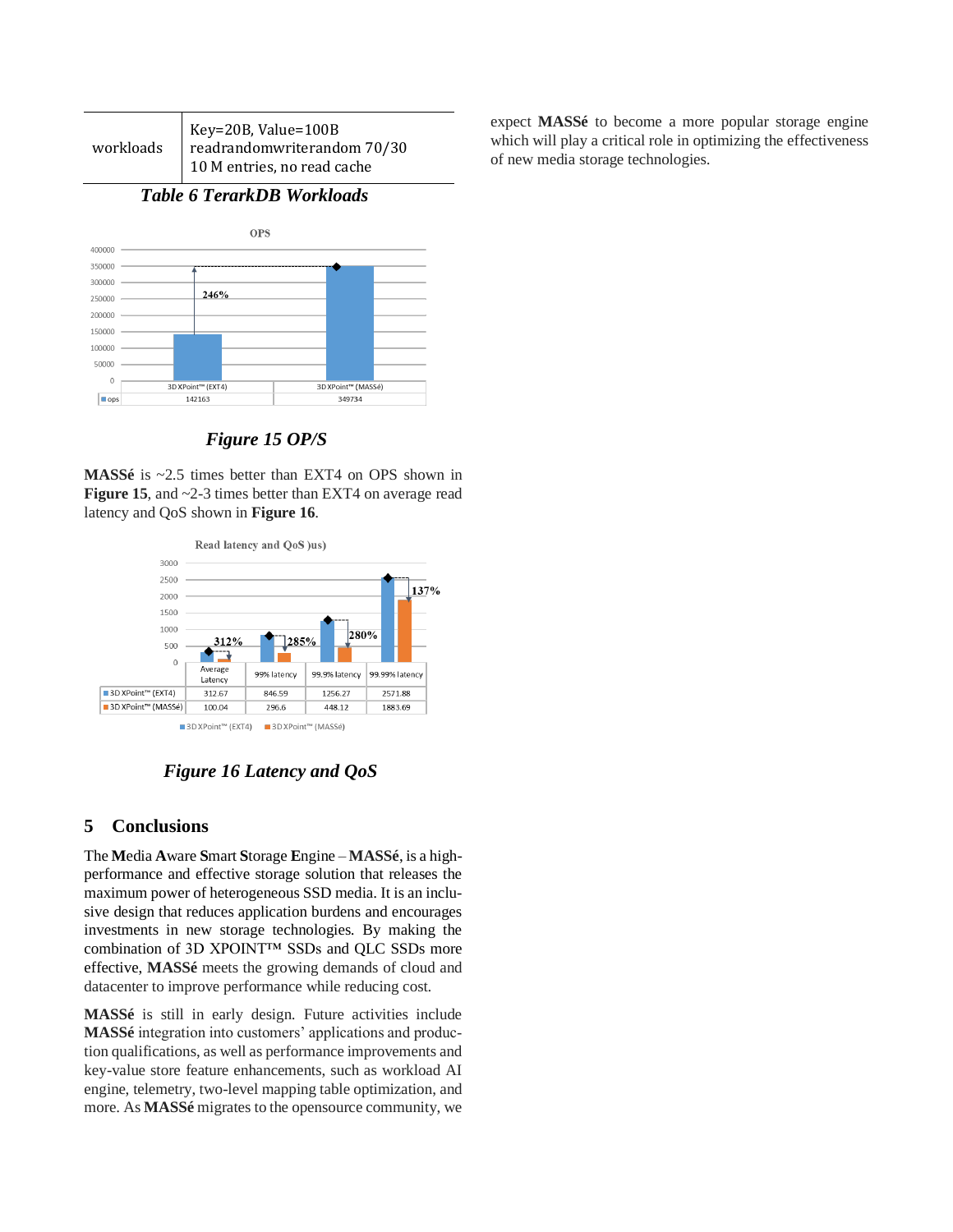## **Reference**

[1] 3D XPOINT™ A Breakthrough in Non-Volatile Memory Technology [https://www.intel.com/content/www/us/en/architecture-and](https://www.intel.com/content/www/us/en/architecture-and-technology/intel-micron-3d-xpoint-webcast.html)[technology/intel-micron-3d-xpoint-webcast.html](https://www.intel.com/content/www/us/en/architecture-and-technology/intel-micron-3d-xpoint-webcast.html)

[2] Matias Bjørling*,* Javier Gonzalez*,* Philippe Bonnet. LightNVM: The Linux Open-Channel SSD Subsystem. In 15th USENIX Conference on File and Storage Technologies, FAST 2017

[3] Zoned Namespaces (ZNS) SSDs <https://zonedstorage.io/introduction/zns/>

[4] 3D XPOINT™--Wikipedia [https://en.wikipedia.org/wiki/3D\\_XPoint](https://en.wikipedia.org/wiki/3D_XPoint)

[5] SKVDS Github <https://github.com/TeamSKVDS>

[6] CAI, Y., HARATSCH, E. F., MUTLU, O., AND MAI, K. Error patterns in MLC NAND flash memory: Measurement, characterization, and analysis. In *Design, Automation & Test in Europe Conference & Exhibition (DATE)* (2012), IEEE, pp. 521–526

[7] RocksDB A persistent key-value store <https://github.com/facebook/rocksdb>

[8] DEAN, J., AND BARROSO, L. A. The Tail at Scale. *Commun. ACM 56*, 2 (Feb. 2013), 74–80

[9] AGRAWAL, N., PRABHAKARAN, V., WOBBER, T., DAVIS, J. D., MANASSE, M., AND PANIGRAHY, R. Design tradeoffs for ssd performance. In *USENIX Annual Technical Conference (ATC)* (2008), pp. 57–70

[10] Hao, M., Soundararajan, G., Kenchammana-Hosekote,D., Chien, A.A., and GUNAWI, H. S. The tail at store: a revelation from millions of hours of disk and SSD deployments. In *14th USENIX Conference on File and Storage Technologies (FAST)* (2016), pp. 263–276

[11] Hybrid Layout Key-Value Data Store Github: <https://github.com/Intel-bigdata/HLKVDS>

[12] ZHANG, J., ZHOU, Y., YANG, WY., PORTER, B., A New Key-Value Data Store for Heterogeneous Storage Architecture. Storage Developer Conference 2017.

[13] CHEN, F., LUO, T., AND ZHANG, X. CAFTL :A Content-Aware Flash Translation Layer Enhancing the Lifespan of Flash Memory based Solid State Drives. *9th* 

*USENIX Conference on File and Storage Technologies (FAST)* (2011)

[14] KANG, J.-U., HYUN, J., MAENG, H., AND CHO, S. The Multi-streamed Solid-State Drive. In *6 th USENIX Workshop on Hot Topics in Storage and File Systems (HotStorage)* (2014)

[15] KIM, J., LEE, D., AND NOH, S. H. Towards SLO Complying SSDs Through OPS Isolation. In *13th USENIX Conference on File and Storage Technologies (FAST)*  (2015), pp. 183–189.

[16] CHEN, F., LEE, R., AND ZHANG, X. Essential roles of exploiting internal parallelism of flash memory based solid state drives in high-speed data processing. In *IEEE 17th International Symposium on High Performance Computer Architecture* (2011), IEEE, pp. 266–277.

[17] Micron Heterogeneous-memory Storage Engine <https://github.com/hse-project>

[18] L.Paul, V.Vishal SPDK Blobstore: A Look Inside the NVM Optimized Allocator. Storage Developer Conference SINA 2017

[19] BJØRLING, M., BONNET, P., BOUGANIM, L., AND DAYAN, N. The necessary death of the blockdevice interface. In *6th Biennial Conference on Innovative Data Systems Research (CIDR)* (2013), pp. 1–4.

[20] SWANSON, S., AND CAULFIELD, A. M. Refactor, Reduce, Recycle: Restructuring the I/O Stack for the Future of Storage. *IEEE Computer 46*, 8 (2013)

[21] ZHANG, JC. LU, YY., SHU, JW., QIN, XJ. FlashKV: Accelerating KV Performance with Open-Channel SSDs

[22]. Micron 3D XPoint™ [https://www.micron.com/products/advanced-solutions/3d](https://www.micron.com/products/advanced-solutions/3d-xpoint-technology)[xpoint-technology](https://www.micron.com/products/advanced-solutions/3d-xpoint-technology)

[23] WANG, P., SUN, G., JIANG, S., OUYANG, J., LIN, S., ZHANG, C., AND CONG, J. An efficient design and implementation of LSM-tree based keyvalue store on open-channel SSD. *Proceedings of the Ninth European Conference on Computer Systems (EuroSys)* (2014), 1–14

[24] JOSEPHSON, W. K., BONGO, L. A., LI, K., AND FLYNN, D. DFS: A File System for Virtualized Flash Storage. *ACM Transactions on Storage 6*, 3 (Sept. 2010), 1–25